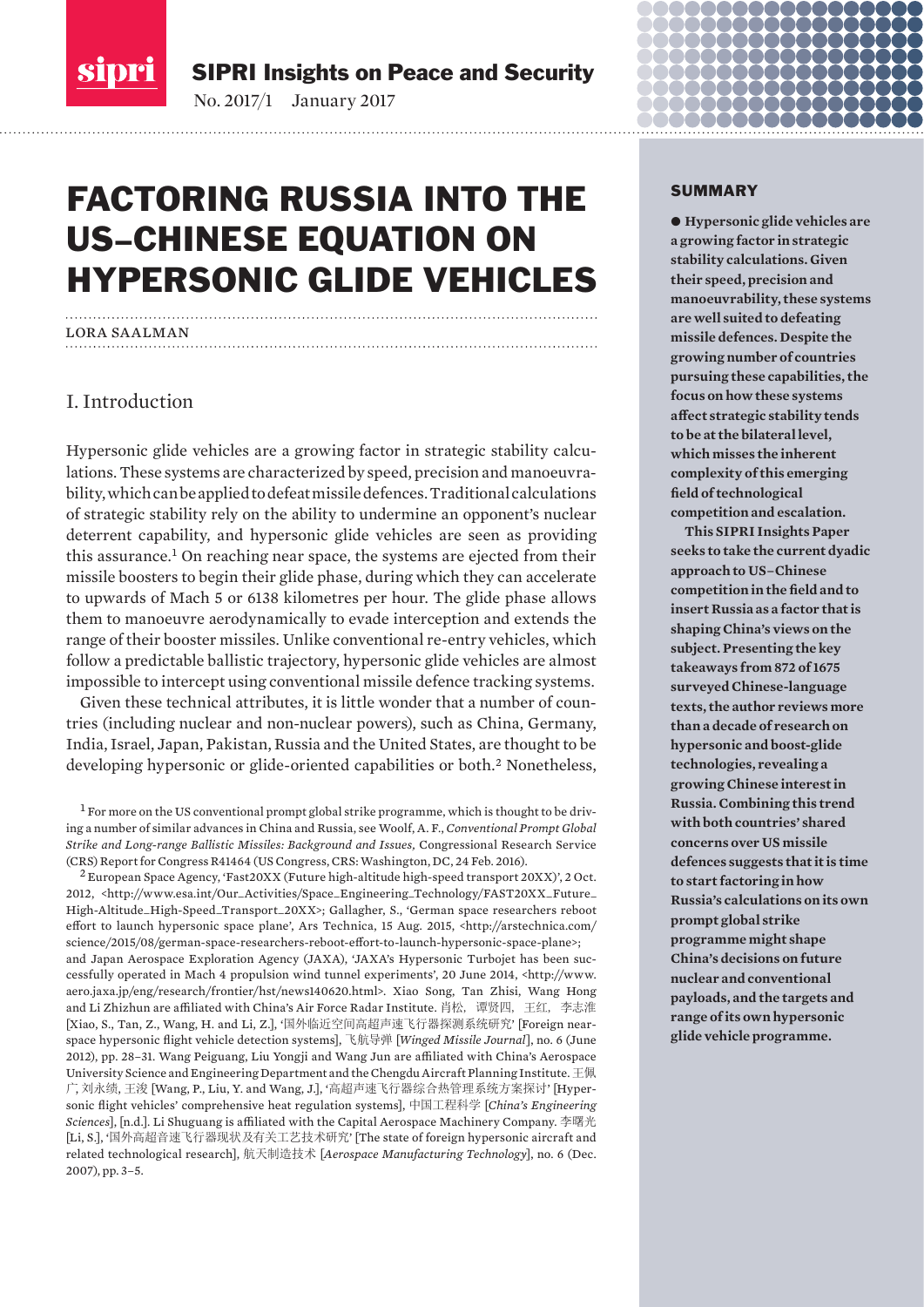current analyses of the intersection between these systems and strategic stability tend to fixate on bilateral dynamics. This dyadic approach to strategic stability tends to overlook how multiple countries are interacting as part of a greater set of interlocking security relations. It also leads to what Dr Pavel Podvig at the United Nations Institute for Disarmament Research and the Programme on Science and Global Security at Princeton University has described as a series of arbitrary calculations and assumptions about what will result in strategic stability.<sup>3</sup>

While an analysis of the strategic stability relations among all these countries is beyond the scope of this paper, it seeks to open the aperture on these dynamics by factoring Russia into the US–Chinese discussion and to pave the way for more nuanced multilateral discussions. To do so, the author presents the key takeaways from 872 Chinese-language texts on hypersonic glide vehicles that mention Russia. These constitute 52 per cent of the total number of Chinese articles and papers on hypersonic glide vehicles available to the author from open sources. Section II uses this analysis to provide an overview of the growing intersection between China's and Russia's strategic postures and threat perceptions. Section III discusses the key tech nologies related to payloads and targeting. Section IV provides an overview of postural debates within China on rapid response and asymmetry. Section V offers conclusions on how to integrate a more nuanced multilateral framework into analyses of hypersonic glide vehicles and strategic stability.

# II. The China–Russia strategic nexus

In addition to technological advances, the timing of China's flight test of its DF-ZF (previously designated as the WU-14) in April 2016 served as a further sign of the importance of integrating Russia into the discourse on US–Chinese strategic stability calculations. This hypersonic glide vehicle test was reportedly a success, and occurred just days after Russia carried out its own test. Its proximate timing to that of Russia recalls China's previous flight tests, which often came on the heels of those conducted by the USA. This is more than mere coincidence. A review of more than a decade of Chinese writing on hypersonic and boost-glide technologies reveals growing interest in and research on Russia's hypersonic glide vehicle programme. <sup>4</sup> Combining this trend with both countries' shared concerns over US missile defences suggests that it is time to start factoring in how Russia's calculations on its own prompt global strike programme might shape China's decisions

3 Podvig, P., 'The myth of strategic stability', *Bulletin of the Atomic Scientists*, 31 Oct. 2012.

 $^4$  Zhang Shaofang, Wu Kunlin and Zhang Hongna are affiliated with the China Haiying Science and Technology Information Institute. 张绍芳, 武坤琳, 张洪娜 [Zhang, S., Wu, K. and Zhang, H.], '俄罗斯助推滑翔高超声速飞行器发展' [Russia's boost-glide hypersonic flight development], 飞航 ሬᕩ [*Winged Missile Journal*], no. 3 (Mar. 2016), pp. 20–22. Zhang Lingjun, Qin Daguo and Yuan Yuqing are affiliated with the Department of Graduate Management and Space Command at the Equipment Academy of China. 张令军, 秦大国, 袁玉卿 [Zhang, L., Qin, D. and Yuan, Y.], '基于精确 打击体系的卫星系统及其发展探析' [Analysis of satellite systems based on precision strike systems and their evolution], 装备学院学报 [*Journal of Equipment Academy*], no. 6 (June 2015), pp. 58-62. '״㖇ᯟཊ㇑喀л৽ࡦ㖾ഭPGS䇑ࡂ] 'Russia's multi-pronged plan to counter US PGS], *Conmilit*, [n.d.], pp. 71–74. Wang Jinyun and Wei Sujun are affi liated with the 368 Factory of the China Shipbuilding Industry Corporation. 王金云, 魏素军 [Wang, J. and Wei, S.], '美俄未来高超声速飞航导弹技术发展动 向' [Future US and Russian hypersonic manoeuvrable missile technology development], 飞航导弹 [*Winged Missile Journal*], no. 9 (Sep. 2012), pp. 25–29.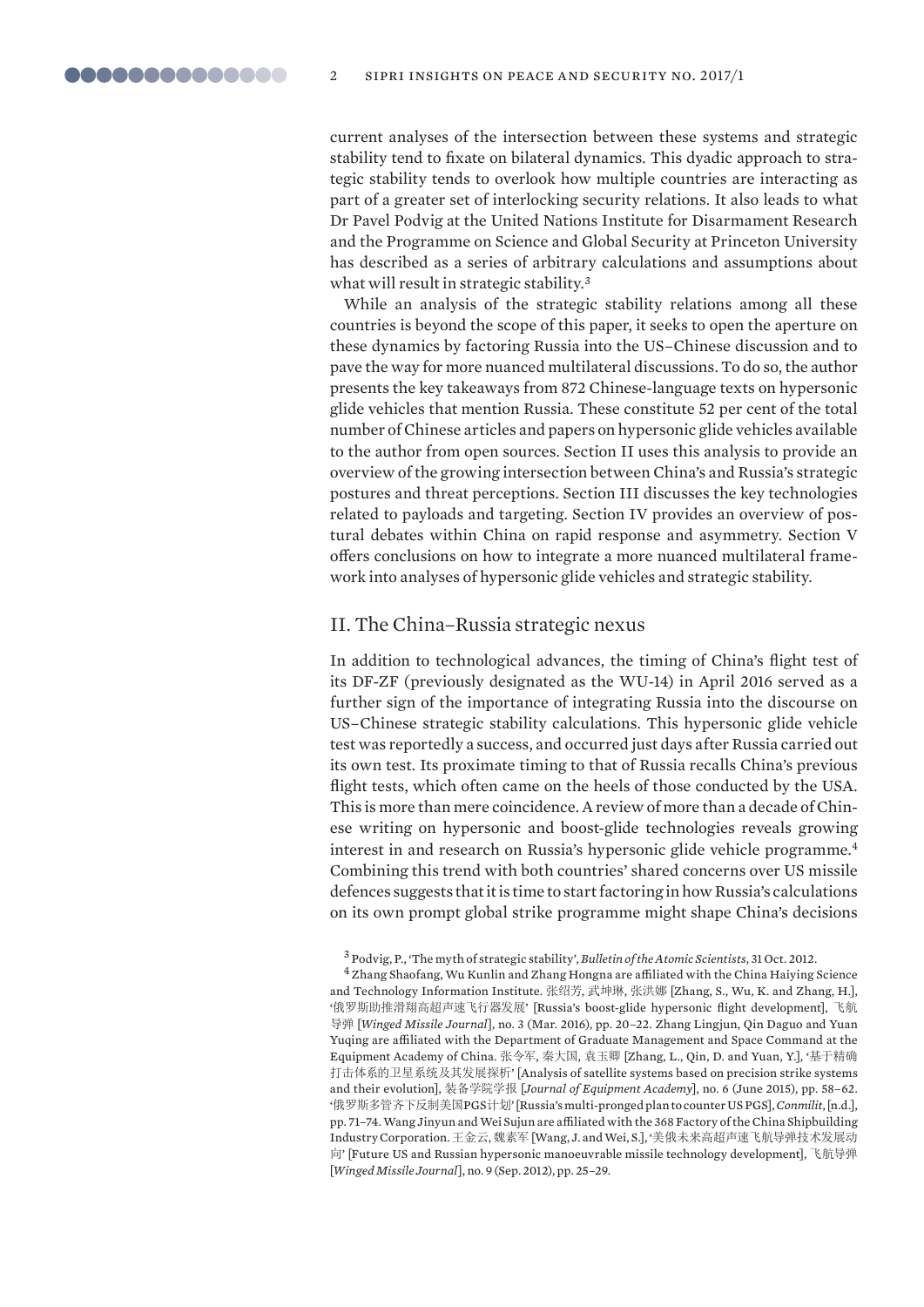on future nuclear and conventional payloads, targets and the range of its own hypersonic glide vehicle.

Russia and China are not simply linked by China's increased interest in Russia's hypersonic glide developments. China's renaming of its Second Artillery Corps as the People's Liberation Army Rocket Force (PLARF) and the publication of its 2015 Military Strategy White Paper also hint at a growing convergence. 5 The full implications of this name change and restructuring, which seemingly mirror Russia's own Strategic Rocket Force, are as yet unclear. Yet, there is an emerging similarity between the two forces. The PLARF commands all three legs of China's nuclear triad and is now thought to be on an equal footing with the ground, naval and air forces of the People's Liberation Army (PLA). While China's 2015 Military White Paper may not be as specific as Russia's 2015 Military Doctrine, it emphasizes a similar vision of a global revolution in military affairs tied to long-range, precise, smart, stealthy and unmanned weapons in both outer space and cyberspace.

Despite these intersecting trends, a gap remains between China and Russia on strategic stability (战略稳定). A literature review of Chinese-language analyses of hypersonic glide vehicles reveals that only 4 per cent make reference to strategic stability, while the bulk of the texts continue to focus on US–Russian relations.<sup>6</sup> In part, this is understandable, since Chinese analysts have long seen asymmetry as precluding them from track-one level arms control dialogues between Russia and the USA.<sup>7</sup> China's advances in hypersonic glide, however, may be beginning to alter this dynamic. Chinese analysts have begun to discuss how China's test flights of its DF-ZF have been more successful than Russia's Yu-71 and the USA's X-51A hypersonic missile. As this shift occurs, and as Chinese analyses of prompt global strike begin to factor Russia into the equation, this presents an opportunity to examine Russia's potential impact on China's hypersonic glide system and its stance on payload, targets and even strategic stability.

# III. Technology: payload and target

When examining hypersonic boost-glide developments from within China, the key drivers fall into the categories of technology and doctrine. At the technological level, the Chinese organizations working on hypersonic boostglide are a multiple and interlocking set of academic, industrial and military research institutes. Within academia, the Harbin Institute of Technology, Northwest Polytechnic University, Xi'an University, the National University of Defence Technology, the Air Force Engineering University and China's Aeronautics and Astronautics University have all published in-depth studies

<sup>5</sup> State Council Information Office of the People's Republic of China, '《中国的军事战略》白皮书 (ޘ᮷)' [China's Military Strategy White Paper (full version)], 26 May 2015, <http://www.scio.gov. cn/zfbps/gfbps/Document/1435341/1435341.htm>.

6 Saalman, L., 'Prompt global strike: China and the spear', Independent Faculty Research Paper, Asia-Pacific Center for Security Studies, Apr. 2014, <http://apcss.org/wp-content/uploads/2014/ 04/APCSS\_Saalman\_PGS\_China\_Apr2014.pdf>.

 $7$  For more information on Chinese views on asymmetry, deterrence and strategic stability see Saalman (note 6); Saalman, L., 'The China factor', eds A. Arbatov and V. Dworkin, *Missile Defense: Confrontation and Cooperation* (Carnegie Russia Center: Moscow, 2013), pp. 226–52; and Saalman, L., 'China and the Nuclear Posture Review', *Carnegie Papers* (Carnegie Endowment for International Peace/Carnegie-Tsinghua Center for Global Policy: Washington, DC, Feb. 2011).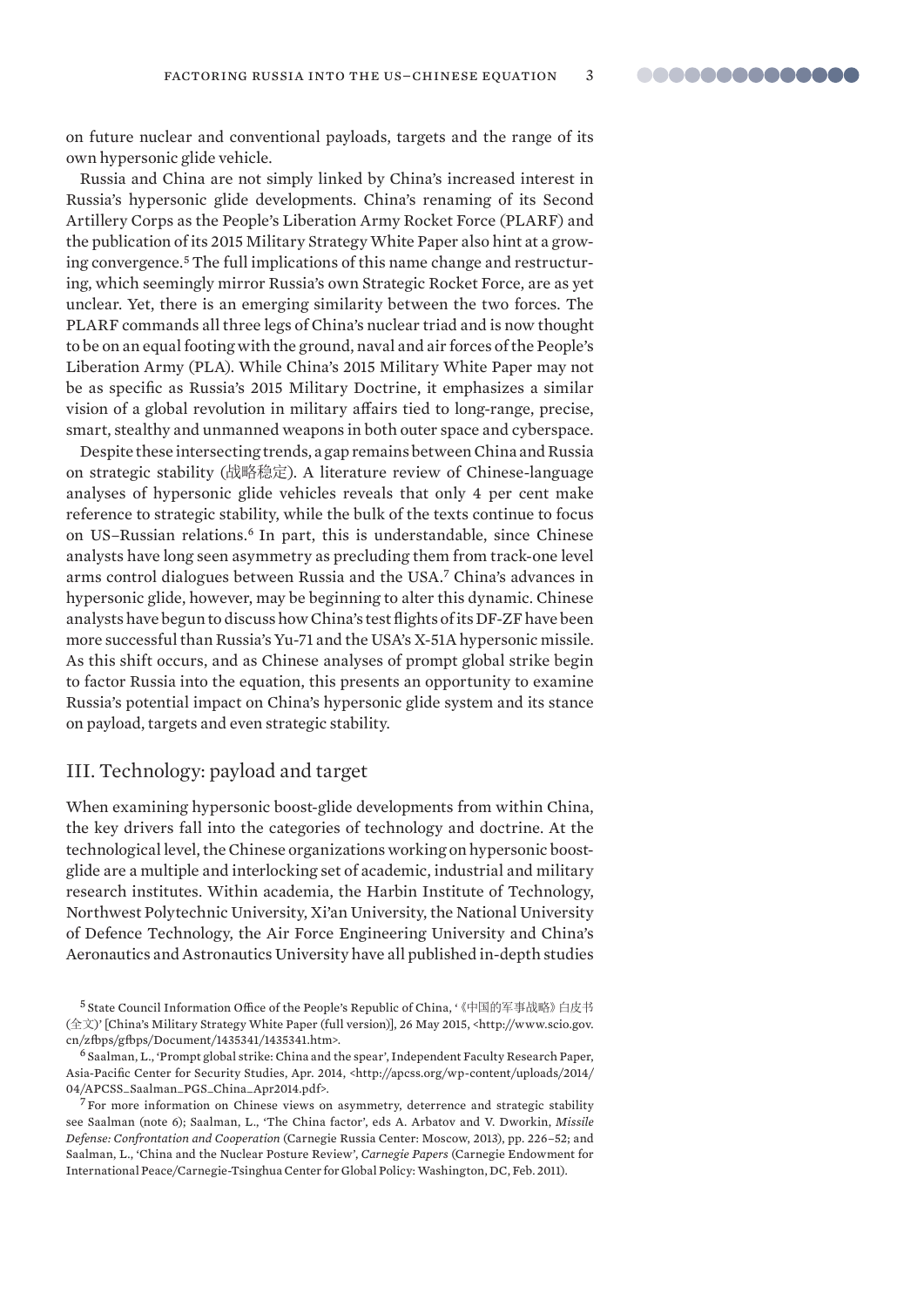on topics from trajectory optimization to re-entry. Within industry and the military, the China Aerospace Engineering Consultation Centre, the China Aerospace Science and Industry Corporation, the China Academy of Aerospace Dynamics, PLA Unit 92493 and the China Airborne Missile Academy have all published studies on how to operationalize these concepts using simulations. At the doctrinal level, China's Ministry of Defence and Central Military Commission, in coordination with the PLARF, are interested in determining how the technological advances in hypersonic boost-glide can be integrated into policy and posture.<sup>8</sup>

Within China, as in Russia, the US prompt global strike programme is discussed as an inherently pre-emptive and destabilizing system. Both countries make the worst-case assumption that the USA will deploy a prompt global strike system that places their arsenals and command and control infrastructures at risk, whether on intercontinental ballistic missiles, airand submarine-launched hypersonic cruise missiles, or kinetic weapons launched from an orbiting space platform. In the light of these concerns, it is not surprising that both China and Russia are exploring similar capabilities to offset or deter decapitation of their arsenals by the USA.

Thus, Chinese experts from such organizations as the China Airborne Academy in Luoyang and the China School of Aerospace Engineering at the China Institute of Technology already place a high priority on near space attack systems as the future of warfare.9 China has also been increasing the manoeuvrability of its hypersonic glide vehicles, conducting simulations that leverage near space and heat reduction to allow for successful re-entry, and researching more powerful engines and better trajectory optimization to expand their range.10 While the majority of these papers involve tech nological mirroring of US advances, a number also highlight the arc of

8 Saalman (note 6). Dang Aiguo, Li Shaojun and Xu Bao are affiliated with the Third Research Institute at the Department of General Staff Corps of Engineers. 党爱国, 李晓军, 徐宝 [Dang, A., Li, S. and Xu, B.], '外军快速全球打击能力发展动态' [Developments in foreign military prompt global strike capabilities], 伎㡚ሬᕩ [*Winged Missile Journal*], no. 7 (July 2012), pp. 51–54.

<sup>9</sup> Li Yake, Liang Xiaogeng and Guo Zhengyu are affiliated with the China Airborne Academy in Luoyang. 李亚轲, 梁晓庚, 郭正玉 [Li, Y., Liang, X. and Guo, Z.], '临近空间攻防对抗技术发展研究' [Near space attack-defence confrontation technology], 四川兵工学报 [*Sichuan Ordnance Journal*], no. 5 (May 2013), pp. 24-30. Chang Jianlong, Zhao Liangyu and Li Keyong are affiliated with the China School of Aerospace Engineering at the China Institute of Technology. 常建龙, 赵良玉, 李克 勇 [Chang, J., Zhao, L. and Li, K.], '临近空间平台与空天飞机在未来战争中的协同作用' [Synergies of the near space platform and space planes in future wars], 飞航导弹 [Winged Missile Journal], no. 9 (Sep. 2012), pp. 81–85.

<sup>10</sup> Zhang Xiangyu, Wang Guohong, Zhang Jing and Liu Yuan are affiliated with the Institute for Information Fusion at the Naval Aeronautical and Astronautical University. 张翔宇, 王国宏, 张静, 刘源 [Zhang, X., Wang, G., Zhang, J. and Liu, Y.], '临近空间高超声速助推 - 滑翔式轨迹目标跟 踪' [Tracking hypersonic boost-glide trajectory targets in near space], 宇航学报 [Journal of Astronautics], no. 10 (Oct. 2015), pp. 1125-32. 邱翔宇 [Qiu, X.], '再入滑翔式近空间飞行器飞行姿态控制系 统研究' [Re-entry-glide near space vehicle flight attitude control systems], Master's Thesis, School of Information and Control, Nanjing University of Information Engineering, May 2013. Li Qiang was pursuing his doctorate in flight vehicle design within the School of Aerospace Engineering at the Beijing Institute of Technology while writing this thesis. 李强 [Li, Q.], '高超声速滑翔飞行器再入 制导控制技术研究' [Study on re-entry guidance and control method for hypersonic glide vehicle], Doctoral Thesis, School of Aerospace Engineering, Beijing Institute of Technology, Jan. 2015. 孟 令赛 [Meng, L.], '高速临近空间飞行器跳跃飞行轨迹优化研究' [Optimization of leap trajectory for near space vehicles at hypersonic speed], Master's Thesis, Harbin Institute of Technology, June 2009; and 陈法龙 [Chen, F.] '高超声速滑翔飞行器弹道快速规划研究' [Rapid trajectory planning for hypersonic glide vehicles], Master's Thesis, National University of Defence Technology, Jan. 2012.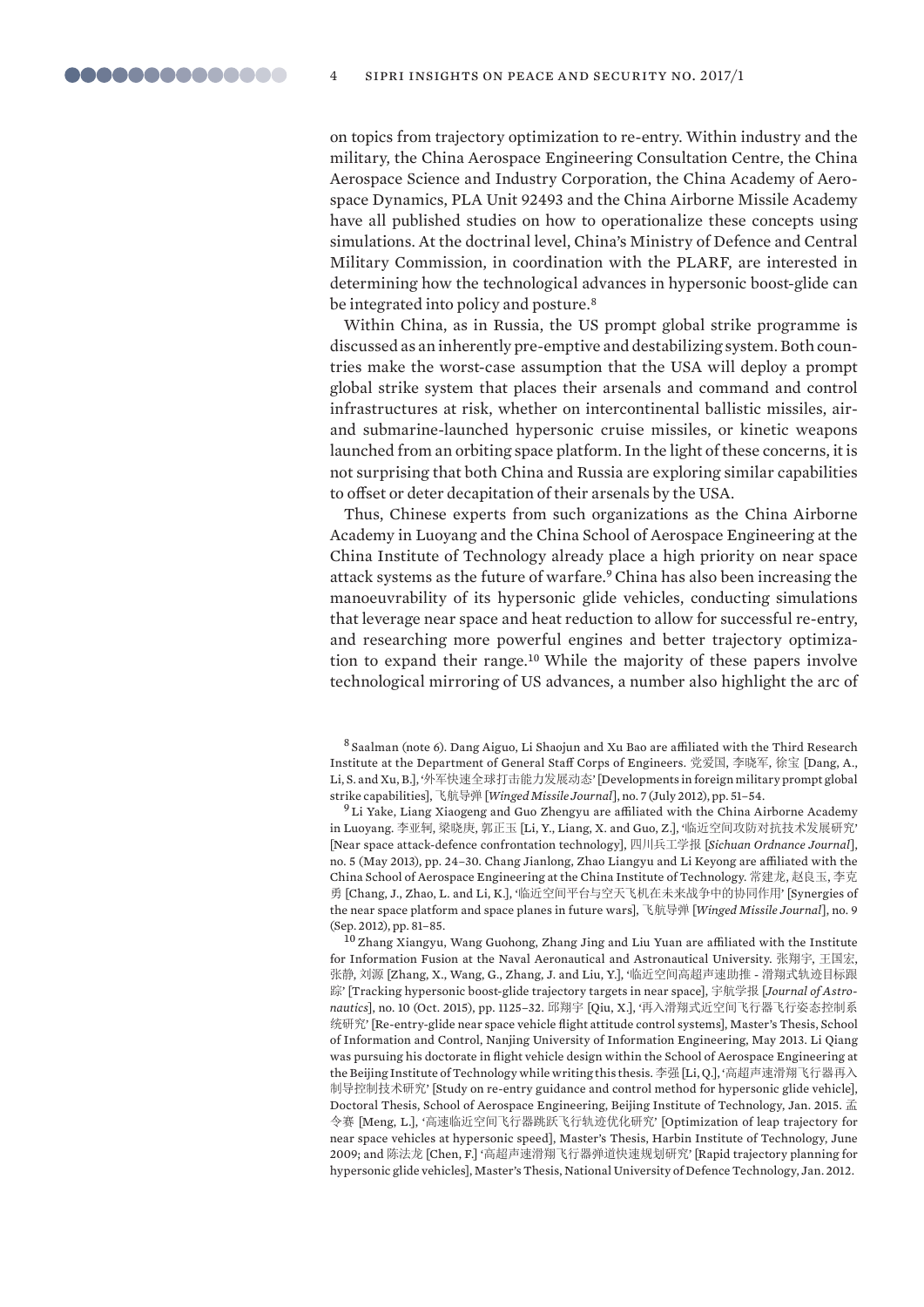Russia's own hypersonic and boost-glide pursuits.11 Chinese research into aerodynamic properties, manoeuvrability and the G-force effects on the fuselage at high speeds often feature overviews of Russia's programmes, including its Project 4202 that spawned the Yu-70 (102E or 15Yu70) and the more evolved Yu-71 and Yu-74.<sup>12</sup>

As both Russia and China seek to deploy their own version of a hypersonic glide system, they are confronted with many of the same considerations faced by the USA in distinguishing between a conventional and a nuclear payload. Nonetheless, in the case of Russia, reported testing of its hypersonic glide vehicle on the UR-100N and the potential mounting of it on the heavy liquid-propelled RS-28 intercontinental ballistic missile (ICBM) in order to defeat US ballistic missile defences suggest that Russia is making its intentions clear.13 Given the focus on defeating US missile defences, a nuclear payload would be the most likely option. By contrast, China has been hedging on whether its DF-ZF will be conventional or nuclear. Current discussions on mounting hypersonic glide vehicles on the DF-21 medium-range ballistic missile (MRBM) and the DF-26 intermediate-range ballistic missile (IRBM) indicate a regional contingency. This has elicited a profusion of Western analyses of China's use of its systems for anti-access area-denial (A2AD) to complicate US regional intervention in a crisis.<sup>14</sup>

What these studies disregard, however, is that roughly a quarter of the Chinese technical studies on hypersonic glide vehicles remain focused on US missile defences, rather than any A2AD agenda. Some Chinese experts are even beginning to allege that the very existence of A2AD is a fabrication by Western analysts.15 Roughly half the Chinese studies surveyed on hypersonic glide vehicles and related technologies concentrate on countering or developing longer-range systems, such as space planes. This suggests that the future uses of China's hypersonic glide vehicles will extend well beyond a conventional payload and a regional conflict. The fact that they place a similar focus on Russia's intended use of these systems to defeat US missile

11 Among the systems mentioned by Chinese analysts are the Soviet Union/Russia's Eagle (Ying), Hammer (Tiechui), GosMKB (Raduga or Caihong-D2) and Kholod or GLL-8 (Igla or GLL-VK) programmes. Wu Xuzhong was a graduate student at the China Institute of Technology while writing this thesis. 吴旭忠 [Wu, X.], '滑翔式飞行器再入制导与控制方法研究' [Entry guidance and control algorithm for glide vehicles], China Institute of Technology, Jan. 2015, p. 9. Cao Zhi was a graduate student at the Nanjing University of Aeronautics and Astronautics while writing this thesis. 曹智 [Cao, Z.], '高超声速无人机基于特征模型的机动飞行控制研究' [Manoeuvring and flight control based on the characteristic model for hypersonic UAVs], Master's Thesis, Nanjing University of Aeronautics and Astronautics, Feb. 2012, p. 4.

<sup>12</sup> Zhang Sihu was a graduate student at the Aerospace Research Institute of the Harbin Institute of Technology while writing this thesis. 张四虎 [Zhang, S.], '高超声速飞行器再入热环境分析及弹道优 化设计' [Heat environment analysis and trajectory optimization for hypersonic vehicles], Master's Thesis, Harbin Institute of Technology, June 2013, p. 7. An Hao was a graduate student at the Harbin Institute of Technology while writing this thesis. 安昊 [An, H.], '高超声速飞行器建模及控制方法研  $\hat{\mathcal{R}}'$  [Modelling control methods for hypersonic vehicles], Harbin Institute of Technology, July 2013, pp. 5–6.

13 张绍芳, 武坤琳, 张洪娜 [Zhang, Wu and Zhang] (note 4), pp. 20-22.

14 Heath, T. and Erickson, A. S., 'Is China pursuing counter-intervention?', *Washington Quarterly* (Fall 2015), pp. 143–56; Gompert, D. C., 'Responding to China's anti-access strategy', US–China Economic and Security Review Commission, Testimony, 24 Jan. 2014, <http://www.uscc.gov/sites/ default/fi les/Gompert\_Testimony1.30.14.pdf>; and Heath, T. R., Gunness, K. and Cortez, C. A., *The PLA and China's Rejuvenation* (Rand Corporation: Santa Monica, CA, 2016), pp. 1–61.

<sup>15</sup> Chinese expert on nuclear affairs, Conversation with author, Conference of the Chinese Community of Political Science and International Studies, Tsinghua University, 2016.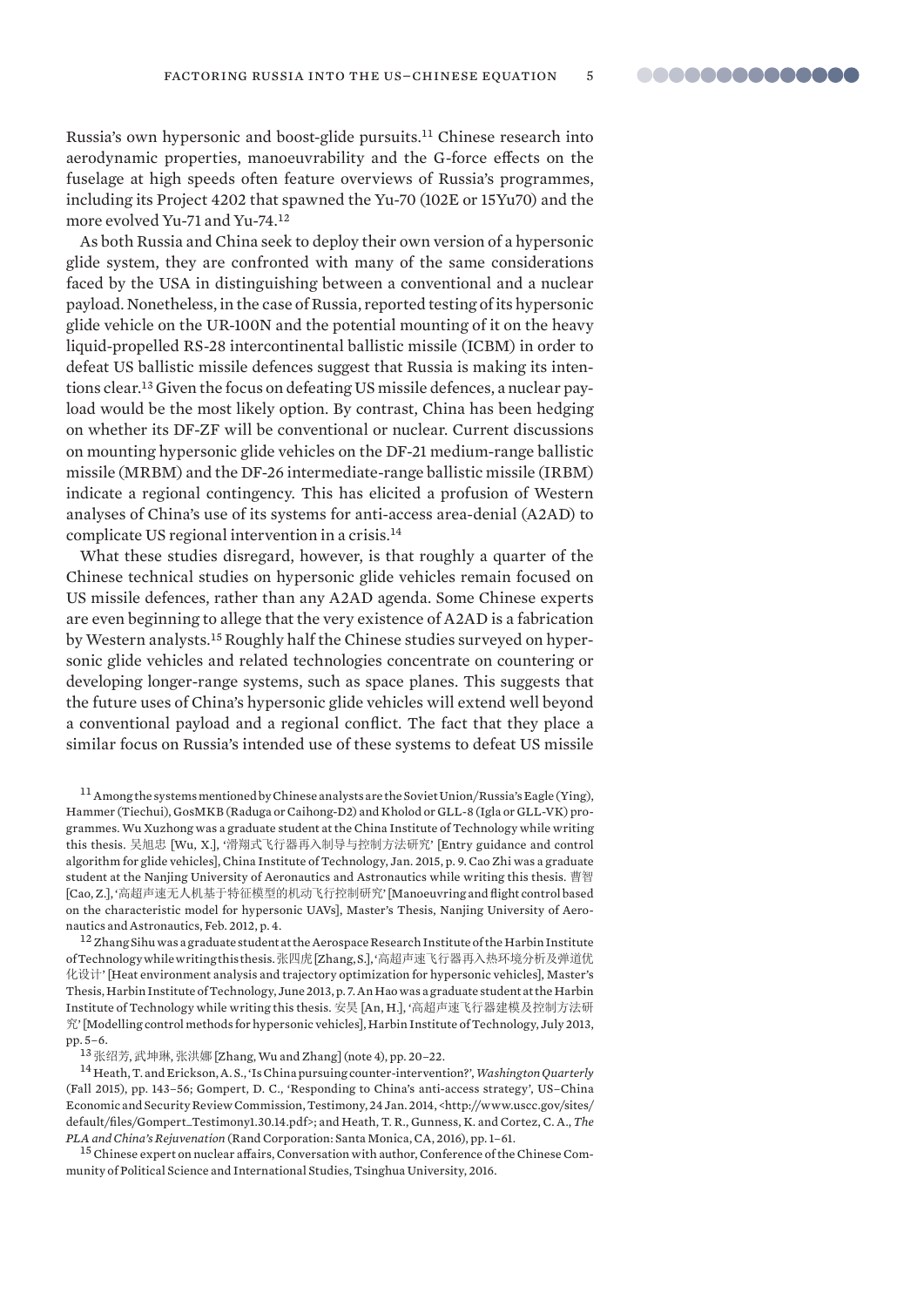defences in response to US withdrawal from the 1972 Anti-Ballistic Missile (ABM) Treaty also suggests identification with Russia when confronting this threat.

As a result, when it comes to the question of whether the DF-ZF, or the Yu-71 and the Yu-74, would be used to overcome theatre missile defence (TMD) or national missile defence (NMD), Chinese and Russian analyses have similar perspectives. They do not distinguish between regional and national missile defence.16 Much as in Russian discussions of US deployment of TMD in Eastern Europe, Chinese debates over TMD in East Asia concentrate on how these systems serve larger US NMD reconnaissance and intercept goals, thereby threatening its strategic deterrent. This has recently come to the forefront of Chinese concerns over the anticipated stationing by the USA of terminal high-altitude aerial defence (THAAD) in South Korea. Moreover, US X-band radar deployment in Japan has been a concern for a number of years.

The implications of these trends are much broader than a regional contingency. When it comes to South Korea, Chinese experts such as Dr Wu Riqiang at Renmin University argue that by providing the USA with greater reconnaissance and intercept capabilities in relation to China's strategic arsenal, South Korea's deployment of THAAD could well lead to China increasing its nuclear warhead numbers.17 This basic necessity is derived from China's planned expansion of delivery systems to multiple independently targetable re-entry vehicles (MIRVs) and hypersonic glide vehicles. In terms of Japan, a retired general at China's National Defence University has gone so far as to suggest that Japan's use of its missile defence systems to regionally intercept a ballistic missile launched by China would be deemed an act of war.<sup>18</sup> This conflation of threat actors demonstrates that despite the tendency for bilateral analyses of strategic stability, the reality is much more complex. The fact that both Chinese and Russian developments in prompt high-precision systems are trending towards the targeting of US missile defences and a nuclear payload makes the postural crossover of these countries all the more relevant.

# IV. Posture: response and asymmetry

At the level of posture, when analysing China's and Russia's intersection of interests and concerns, it is illustrative to begin with China's 2015 Military White Paper. This official document details how the Second Artillery, now the PLARF, 'seeks to improve nuclear and conventional forces and longrange precision strike capability' and 'is building systems of reconnaissance, early-warning, command and control, as well as medium- and long-range precision strike capabilities'.19 It advocates the development of 'independent new weapons and equipment' and fielding 'a lean and effective nuclear and

17 Based on publications and speeches by Wu Riqiang at such venues as the 8th US–China Conference on Arms Control, Disarmament and Non-proliferation, 12–13 Apr. 2016; and Tsinghua University's 2016 Conference of the Chinese Community of Political Science and International Studies.

18 Based on a discussion at the 8th US–China Strategic Dialogue, 'Common strategic interests and building strategic stability', 8–10 June 2016, Ko Olina, Hawaii.

<sup>16</sup> Saalman, 'The China factor' (note 7).

<sup>&</sup>lt;sup>19</sup> State Council Information Office of the People's Republic of China, Military Strategy White Paper (note 5).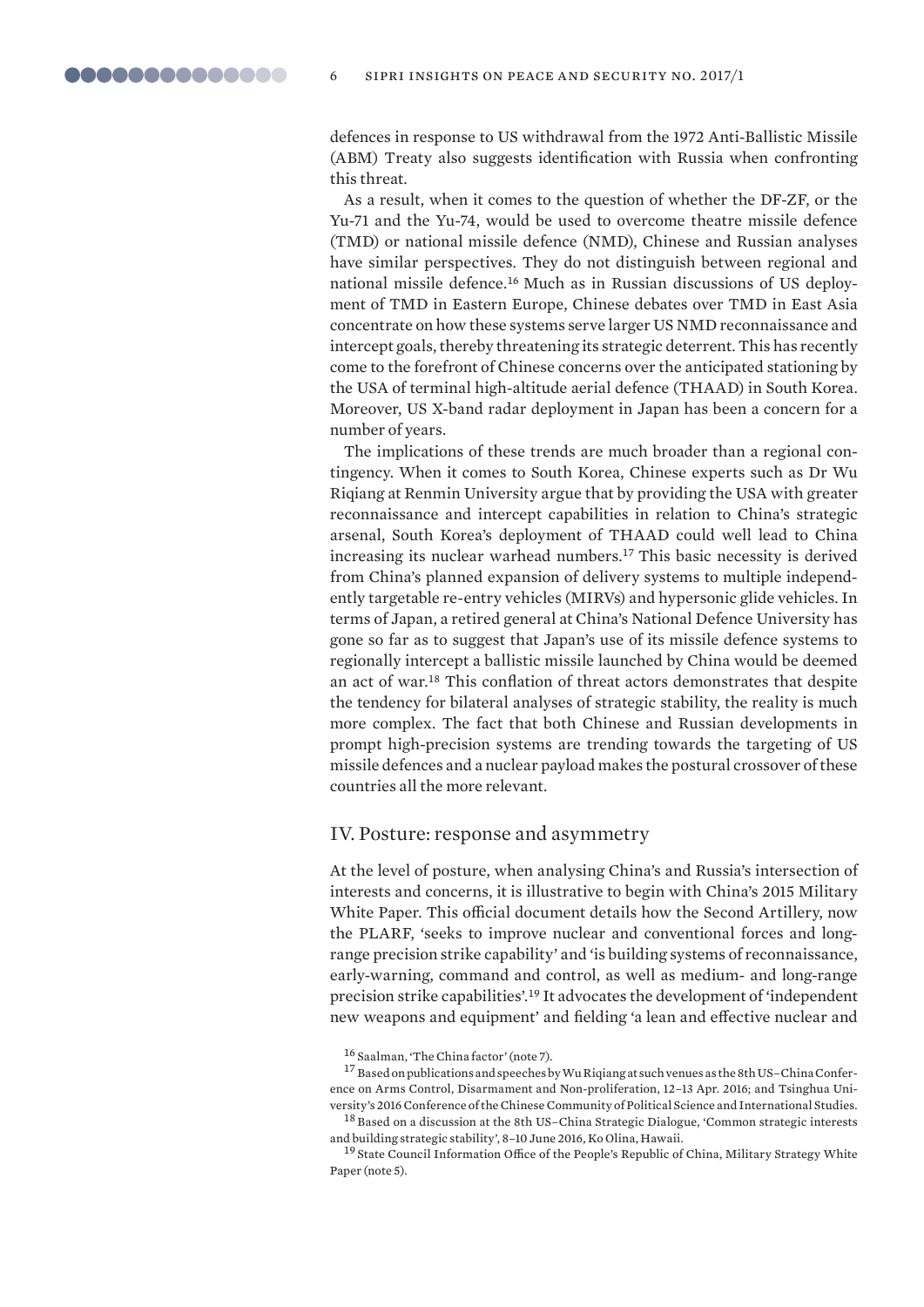conventional missile force'.20 In addition to positing the dual-use nature of China's hypersonic and boost-glide advances, these statements suggest the potential for greater delegation of command and control of such systems by using such terms as 'flexibility, mobility and self-dependence' and phrases such as 'you fight your way and I fight my way'.<sup>21</sup> Combining these concepts with greater structural autonomy for the PLARF throws into question, as in the Russian case, the extent to which Chinese field commanders might be presented with greater launch authority. Such authority would relate not simply to payload, but also to targeting.

If China's DF-ZF is intended as a conventional weapon to be used against a non-nuclear target, then the chances of use are likely to increase. This stems from the inherent difference between conventional weapons and nuclear weapons posited by Dr Li Bin at Tsinghua University, who argues that countries do not as a general rule intend nuclear weapons for actual use, but rather for coercion or bargaining in the case of the USA.22 Unlike nuclear weapons, hypersonic glide vehicles are viewed in a much more utilitarian way in Chinese texts. In part, this stems from their current use, which Western analysts assume is to be mounted on medium-range missile systems in order to thwart US regional intervention. When it comes to Chinese technical and official analyses, China appears to be working towards extending hypersonic glide range and utility from the regional conventional systems to be deployed on DF-21D MRBMs and DF-26 IRBMs, to longer-range nuclear systems that put US missile defences at risk. Given the pre-existing utilitarian concept of these systems as conventional weapons, building hypersonic glide vehicles into China's strategic deterrent creates the potential for them to erode the nuclear taboo, increasing the likelihood of their use even if mounted with nuclear payloads.

The utilitarian posture in China towards hypersonic glide vehicles, which may at some point carry over to nuclear payloads, creates worrying challenges in terms of escalation and overall strategic stability. Exacerbating these challenges is the co-mingling argument made by Dr James Acton at the Carnegie Endowment for International Peace, which posits that a conventional strike against co-located nuclear and conventional command and control centres could trigger a nuclear response.23 In this case, China's own control architecture poses the greatest challenge. China's assumed conventional and nuclear co-location deters an adversary from launching an attack. Yet, the likelihood of such facilities being compromised in a conventional conflict remains and could result in rapid escalation. If China's DF-ZF system is launched in response to what has been deemed a 'first-use' attack on a co-mingled facility, there is a chance of nuclear escalation. That is why

 $20$  State Council Information Office of the People's Republic of China, Military Strategy White Paper (note 5).

 $^{21}$  State Council Information Office of the People's Republic of China, Military Strategy White Paper (note 5).

 $^{22}$  Based on the writing and speeches of Li Bin, Director and Professor at the Arms Control Programme of the Department of International Relations at Tsinghua University and Senior Research Associate at the Carnegie Endowment for International Peace; and Li, B., 'China's potential to contribute to multilateral nuclear disarmament', Arms Control Association, 3 Mar. 2011, <https:// www.armscontrol.org/act/2011\_03/LiBin#4>.

<sup>23</sup> Acton, J. M., *Silver Bullet? Asking the Right Questions About Conventional Prompt Global Strike* (Carnegie Endowment for International Peace: Washington, DC, 2013).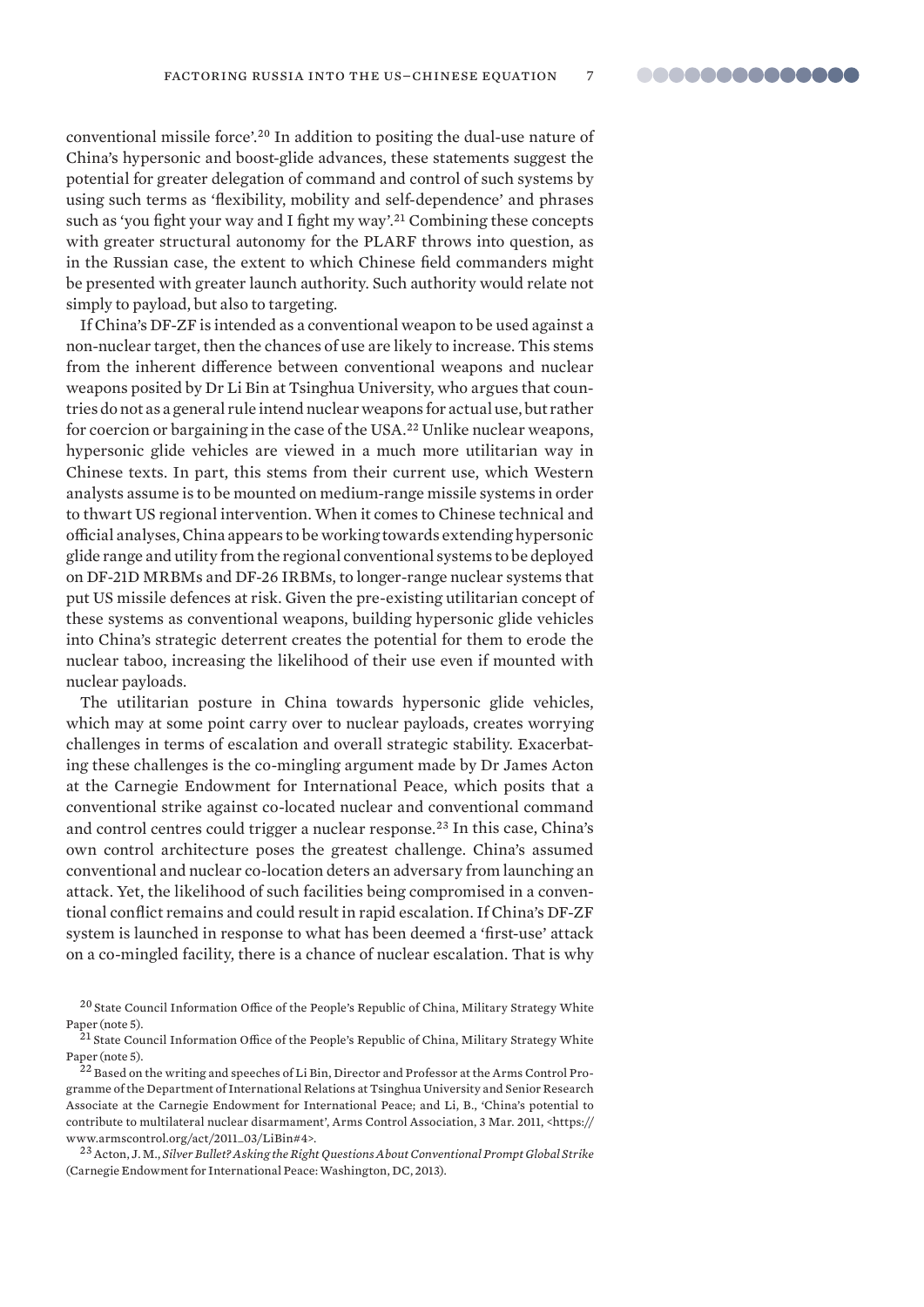the impact of Russia's posture on China—as it pertains to its own hypersonic glide vehicles and tactical nuclear weapons—is so critical.

To this end, further exploration of the concept 'rapid response' (快速反应) may be part and parcel of understanding this postural evolution in China. Although Dr Zhao Tong at the Carnegie-Tsinghua Center for Global Policy has noted that this term could be associated with launch-on-warning, there are indicators that it could just as easily be referring to prompt global strike capabilities.24 The concept of 'rapid response' appeared in roughly a quarter of the Chinese texts surveyed. In the majority of cases, it was paired with near space, space-based weapons and prompt global strike capabilities. In China's 2015 Military White Paper, 'rapid response' appears on a list that contains 'strategic warning' (战略预警), 'command and control' (指挥控制), 'missile penetration' (导弹突防) and 'survivability protection' (生存防护).<sup>25</sup> While its inclusion on a list with 'strategic warning' could point to launchon -warning, the positioning of 'rapid response' between 'missile penetration' and 'survivability protection'—combined with the importance of early warning in countering prompt global strike—suggest that this reference could also be applied to hypersonic glide vehicles, space planes and the future of strategic stability.

At the military level in China, US space planes such as the X-37B and X-51 are also frequently paired with discussions of 'rapid response' (快速反应) and 'rapid strike' (快速打击).<sup>26</sup> While the latter term correlates with prompt strike systems as a direct translation to Chinese, the postural implication of 'rapid response' is less clear. In Chinese texts, prompt systems, such as near space aircraft, are seen as providing platforms for reconnaissance, missile defence, electromagnetic countermeasures, transportation, communication and space weapons. For example, 'rapid response' appears in Harbin Institute of Technology theses to describe the use of near space aircraft as space weapon platforms and serves as part of a longer list that includes such capabilities as long-range attack, wide-range, high-mobility, precisionstrike capabilities or, in other words, the 'fifth dimension' ( $\pm \dot{\alpha}$ ) of joint operations. <sup>27</sup>

Chinese technical studies on hypersonic glide vehicles and related technologies emulate what they call US 'rapid response' programmes, such as the Defense Advanced Research Projects Agency (DARPA) Falcon project, with its common aero vehicle, an affordable rapid response missile demonstrator.<sup>28</sup> While the USA and other foreign powers, such as Russia,

24 Zhao, T., 'Strategic warning and China's nuclear posture', *The Diplomat*, 28 May 2015.

 $^{25}\rm{State}$  Council Information Office of the People's Republic of China, Military Strategy White Paper (note 5).

 $26$  The author Li Li is affiliated with China's National Defence University. 李莉 [Li, L.], 'X-37B: 遮 遮掩掩为哪般?' [X-37B: why so exceedingly secretive?], 解放军报 [People's Liberation Army Daily], 3 Jan. 2011, p. 8. 李亚轲, 梁晓庚, 郭正玉 [Li, Liang and Guo], (note 9), pp. 24-30.

<sup>27</sup> Li Xuefei was a graduate student at the Harbin Institute of Technology while writing this thesis. 李雪飞 [Li, X.], '高超声速飞行器气热弹多场耦合数值模拟' [Hypersonic vehicle: thermoelastic numerical simulation of multi-field coupling], Master's Thesis, Harbin Institute of Technology, June 2011, pp. 9–11.

<sup>28</sup> Chen Yingshuo, Ye Lei and Su Xinxin are affiliated with the China Aerospace Science and Industry Corporation, Third Institute, Department 310, 陈英硕, 叶蕾, 苏鑫鑫 [Chen, Y., Ye, L. and Su, X.], '国外吸气式高超声速飞行器发展现状' [The status of foreign air-breathing hypersonic vehicle development], 飞航导弹 [Winged Missile Journal], [n.d.]. 党爱国, 李晓军, 徐宝 [Dang, Li and Xu], (note 8), pp. 51–54.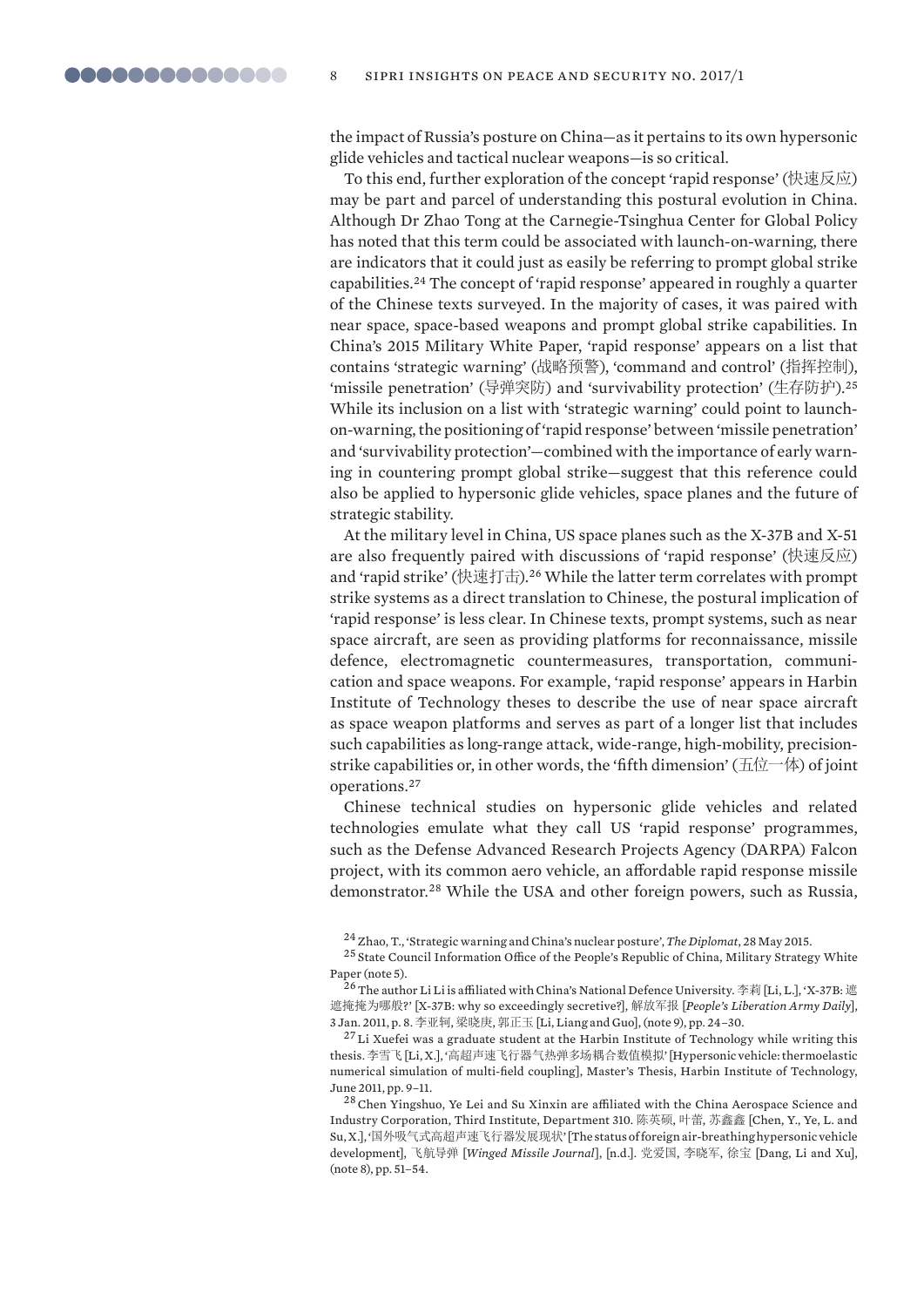dominate these Chinese studies, they also focus on China's own ambitions when it comes to hypersonic glide vehicles and related systems. Beyond papers advocating that China develop more active prompt global systems, a number also detail China's own efforts to obtain 'rapid response' capabilities. These include: (*a*) hypersonic aircraft ground tests and wind tunnel tests by China North Industries Corporation; (*b*) a robust adaptive approach to near space vehicles based on trajectory linearization control at Nanjing University of Aeronautics and Astronautics; and (*c*) designs and simulations using terminal guidance laws, gas thermo-elastic multi-field coupling and thermal protection for reusable hypersonic vehicles at the Harbin Institute of Technology.<sup>29</sup>

If the postural interpretation of the term 'rapid response' is retaliatory and supports 'active defence' (积极防御), a case could be made that it diminishes the chances of pre-emption on the part of China. However, the larger question becomes: to what are these systems responding? If China's hypersonic glide vehicles are to be deployed regionally to serve as A2AD systems mounted on the DF-21D or the DF-26 and with greater delegation of launch authority, this indicates a conventional payload and pre-emptive use. However, if the ultimate goal of China's hypersonic glide systems is more in line with that of Russia and targeted on defeating US missile defences, this suggests a nuclear payload. This latter trend could alter not only how 'rapid response' and 'active defence' are defined, but also China's postural bedrock of no first use. This bedrock is being eroded by the very systems identified in the US Nuclear Posture Review as the USA's deterrent against China and Russia, namely missile defence and prompt global strike.<sup>30</sup>

# V. Conclusion

Given that hypersonic glide tests conducted by China, Russia and the USA have not yet led to deployment, there is still an opportunity for greater analysis of how these technologies will affect the postural evolution of these three countries. Not taking the time to assess the potential outcomes of technology-driven posture could lead to greater strategic instability and arms racing. As part of this process, beyond the US–Chinese paradigm, more emphasis needs to be placed on integrating Russia into analyses of China's hypersonic glide vehicle development. In developing a competitive strategy to address the above-mentioned trends and potential directions of hypersonic

 $29$  Tian Jianming, Jing Jianbin and Han Guangqi are affiliated with the Test and Measuring Academy of China North Industries Corporation. 田建明,景建斌,韩广岐 [Tian, J., Jing, J. and Han, G.], '高超声速飞行器地面试验方法综述' [Overview of hypersonic aircraft ground test methods], 探测与 ᧗ࡦᆖᣕ [*Journal of Detection and Control*], no. 5 (Oct. 2013), pp. 57–60. Xue Yali was a graduate student at the National Defence Science and Technology University while writing this thesis. 薛雅丽 [Xue, Y.], '基于轨迹线性化方法的近空间飞行器鲁棒自适应控制研究' [A robust adaptive approach to near space vehicles based on trajectory linearization control], Doctoral Dissertation, National Defence Science and Technology University Research Institute, June 2010. 李雪飞 [Li] (note 27).

 $30$  Even the voices reaffirming China's commitment to no first use, such as PLA Major General (Retd) Yao Yunzhu and Tsinghua University's Li Bin, highlight the impact of concerns in China over US missile defence and prompt global strike. Yao, Y., 'China will not change its nuclear policy', China US Focus, 22 Apr. 2013, <http://www.chinausfocus.com/peace-security/china-will-notchange-its-no-first-use-policy>; and Li, B., 'Chinese thinking on nuclear weapons', Arms Control Association, 3 Dec. 2015, <https://www.armscontrol.org/ACT/2015\_12/Features/Chinese-Thinking-On-Nuclear-Weapons>.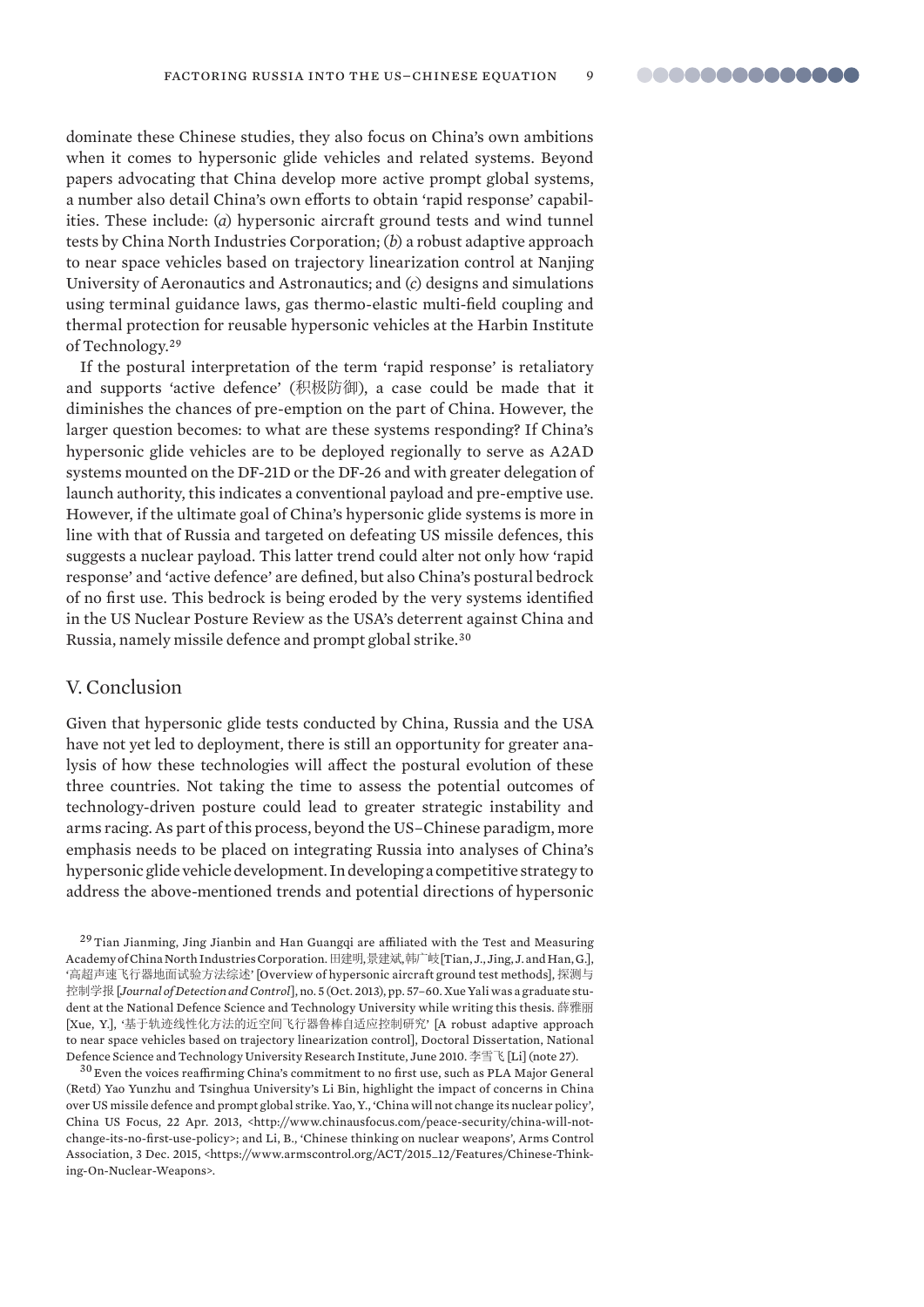glide programmes, there are at least four possible options: (*a*) traditional arms control; (*b*) an arms race; (*c*) trilateral talks; and (*d*) multilateral exchanges.

### **Traditional arms control**

The first option would be to pursue the traditional arms control path that posits constraints or even a ban on the testing of these hypersonic systems and the development of IRBMs. However, this path is unlikely to garner much enthusiasm in China, where its DF-21D and rapid advances in hypersonic glide vehicles, such as the DF-ZF, provide a source of leverage against the USA that it is unlikely to relinquish. Furthermore, as Russia makes its own gains and China develops an edge in these spheres, their own conventional weaknesses in relation to the US military will continue to drive a desire to protect these pockets of excellence provided by hypersonic glide vehicles and related technology.

#### **An arms race**

The second option would be for the countries to pursue the opposite direction and engage in an arms race on hypersonic glide vehicle development. This path, which is already starting to emerge, is not necessarily in the interest of the USA, which already faces budget deficits and has demonstrated an inability to deliver an articulated vision of its own hypersonic glide vehicle programme. While Russia pushed ahead with its flight tests in April and October 2016, it is also still lagging behind China in terms of pace. China has conducted seven tests of its hypersonic glide vehicle in two years. The speed and frequency of its hypersonic glide vehicle tests suggest that it has the momentum and resources to move ahead of the technical curve, to address the potential for either arms control or an arms race. As the USA and Russia respond in kind, this action–reaction dynamic promises to accelerate and to be increasingly driven by China.

#### **Trilateral talks**

The third option would be to hold trilateral strategic stability talks that focus on hypersonic glide vehicles and invite political, economic, technical and military experts to engage in scenario building and tabletop exercises. Chinese and US experts already meet on strategic nuclear issues at academic and semi-official levels, although prompt global strike is generally a smaller and newer portion of the agenda.31 Expansion to a trilateral discussion that includes China, Russia and the USA at a more official level would require moving beyond the idea that China's asymmetrical disadvantage in nuclear warhead numbers precludes its involvement in US–Russian strategic stability talks.32 As China's advances in hypersonic glide vehicle technology grow

<sup>31</sup> The China Foundation for International and Strategic Studies and the Pacific Forum of the Center for Strategic and International Studies, as well as the Institute of Applied Physics and Computational Mathematics and the Nuclear Threat Initiative, are active in this sphere.

 $^{32}$  Some laudable efforts have been made by the Carnegie Endowment for International Peace to stimulate these trilateral exchanges at the Track II level, but these exchanges and studies require greater systematization and frequency. On these dialogues and seminars see Burns, W.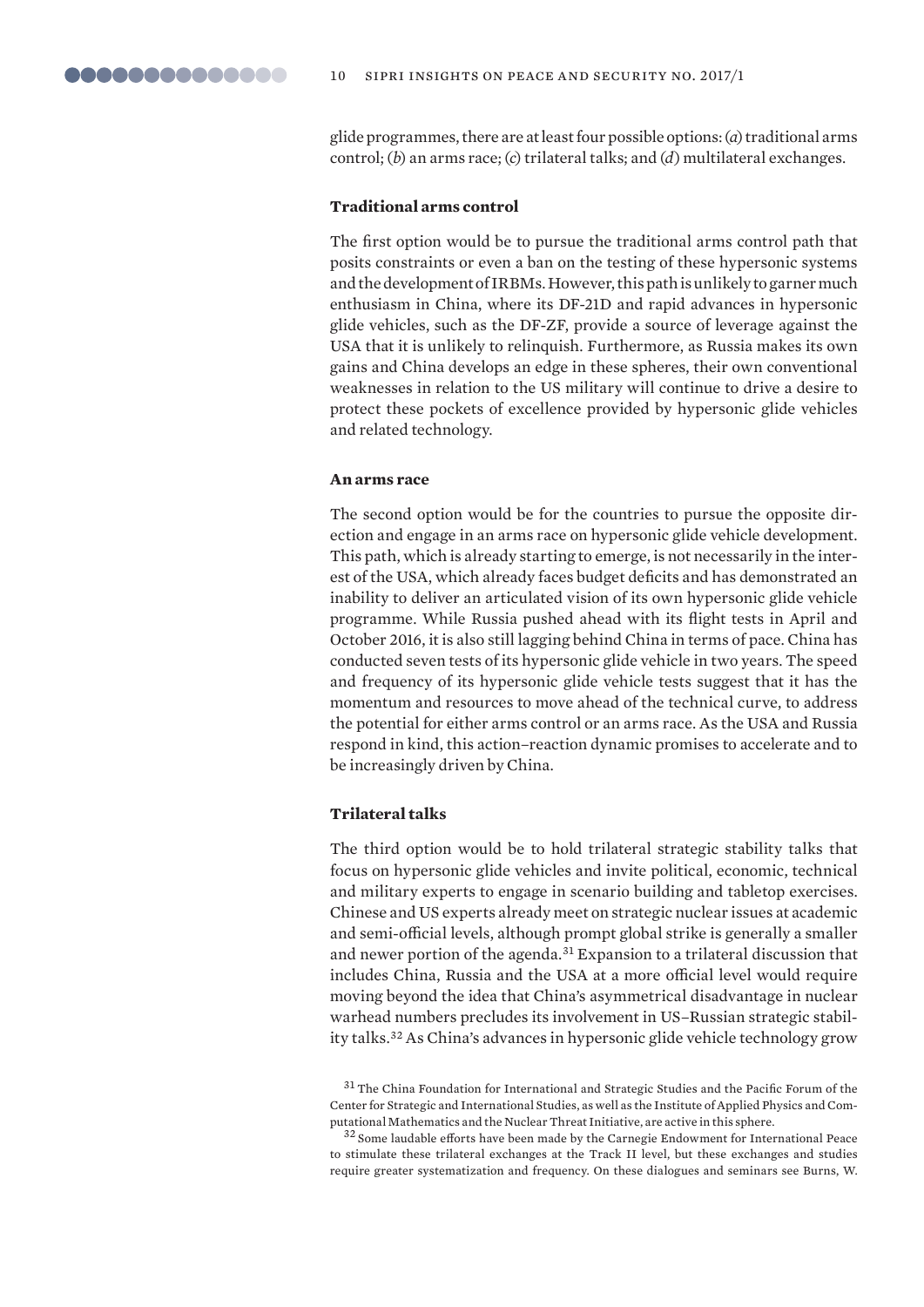and its arsenal size responds to missile defence expansion in the Asia-Pacific region, the rationale of asymmetric disadvantage diminishes.

#### **Multilateral exchanges**

The fourth option would be for multilateral exchanges and analyses of hypersonic glide vehicle technology and its impact on regional strategic stability dynamics. As noted above, Chinese texts and Western reports feature a range of other countries seeking related technologies, such as Germany, India, Israel and Japan, as well as Russia and the USA.33 The inclusion of all, or some, of the countries on this list would address some of the asymmetry concerns voiced by Chinese analysts and provide insights into the complexity of the dynamics among countries pursuing hypersonic glide vehicles. It would also create a discussion that is not necessarily targeted at any one member of the group. The current conventional nature of hypersonic glide vehicle development would further allow the various parties to begin talks at a non-strategic level, before moving on to the technology's impact on nuclear deterrence.

While these four paths do not necessarily mitigate the chances of hypersonic glide vehicles paving a new avenue for competition, using the third option of trilateral talks as a stepping stone towards or in tandem with the fourth option of multilateral exchanges would begin to provide some nuance to what has been a stilted, dyadic assessment of US–Chinese strategic stability dynamics. This approach would offer a smoother transition and a more resilient framework, drawing the discussion away from a deleterious bilateral arms race. It would allow not only Russia, but also other countries to be factored into the equation as their programmes evolve. In doing so, it would provide a more realistic, complex and ultimately sustainable foundation for understanding the security implications of hypersonic glide vehicle tech nology for countries in Asia and beyond.

# Abbreviations

| A2AD         | Anti-access area-denial                            |
|--------------|----------------------------------------------------|
| <b>DARPA</b> | Defense Advanced Research Projects Agency          |
| <b>ICBM</b>  | Intercontinental ballistic missile                 |
| <b>IRBM</b>  | Intermediate-range ballistic missile               |
| <b>MIRV</b>  | Multiple independently targetable re-entry vehicle |
| <b>MRBM</b>  | Medium-range ballistic missile                     |
| <b>NMD</b>   | National missile defence                           |
| PLA          | People's Liberation Army                           |
| <b>PLARF</b> | <b>PLA Rocket Force</b>                            |
| <b>THAAD</b> | Terminal high-altitude aerial defence              |
| TMD          | Theatre missile defence                            |

et al., 'The future of arms control and strategic stability', Carnegie Endowment for International Peace, 15 Sep. 2016, <http://carnegieendowment.org/2016/09/15/future-of-arms-control-andstrategic-stability-event-5358>; and Saalman, L., 'China–Russia–US strategic stability and missile defence', Carnegie Endowment for International Peace, 31 Jan. 2013, <http://carnegieendowment. org/2013/01/31/china-russia-u.s.-strategic-stability-and-missile-defense-event-3999>.

33 肖松, 谭贤四, 王红, 李志淮 [Xiao, Tan, Wang and Li] (note 2), pp. 28-31; 王佩广, 刘永绩, 王浚 [Wang, Liu, Wang] (note 2); 李曙光 [Li] (note 2), pp. 3-5; European Space Agency (note 2); Gallagher (note 2); and Japan Aerospace Exploration Agency (note 2).